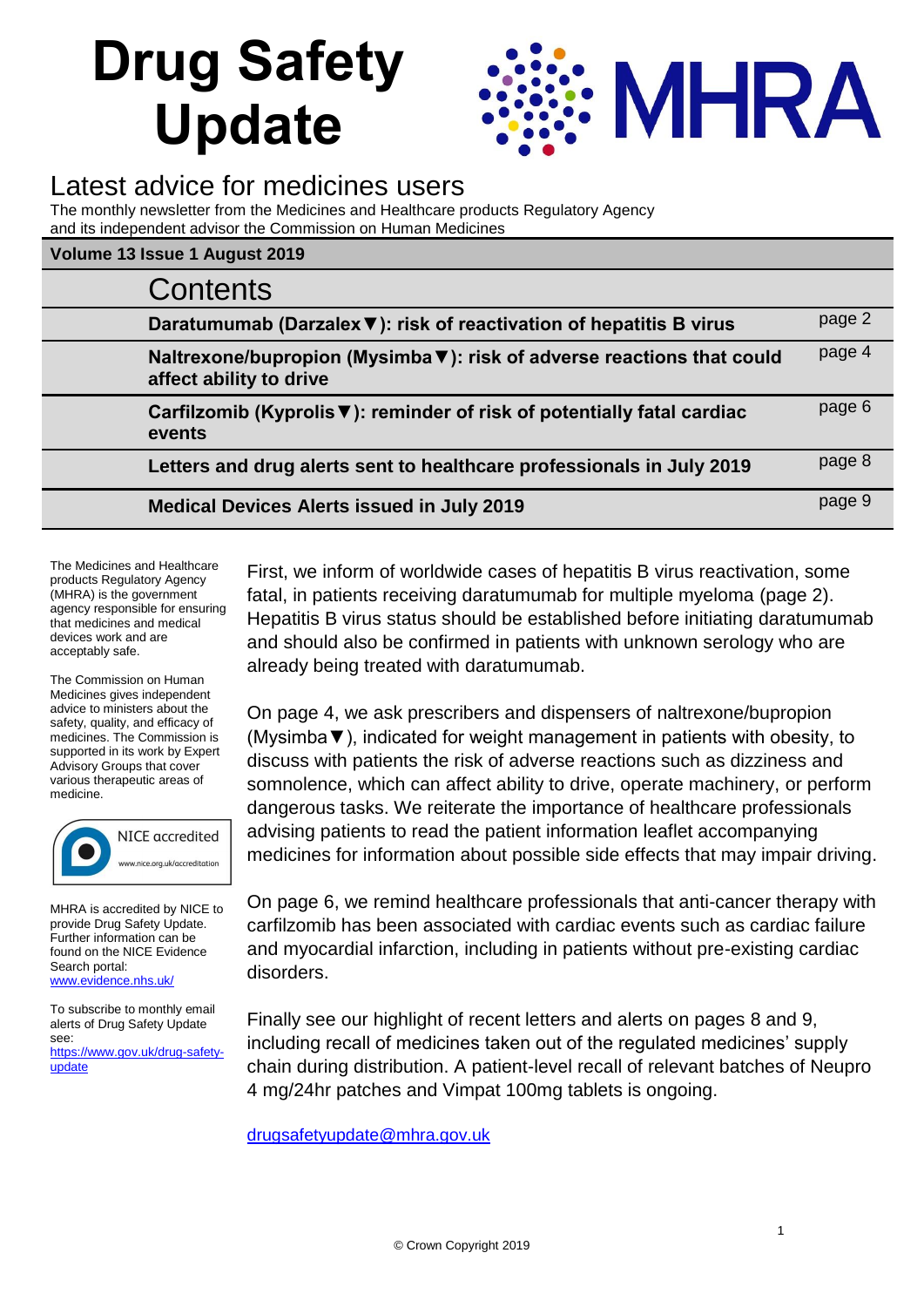# **Daratumumab (Darzalex▼): risk of reactivation of hepatitis B virus**

Establish hepatitis B virus status before initiating daratumumab and in patients with unknown hepatitis B virus serology who are already being treated with daratumumab.

#### **Advice for healthcare professionals:**

- hepatitis B virus reactivation has been reported in patients treated with daratumumab, including several fatal cases worldwide
- screen all patients for hepatitis B virus before initiation of daratumumab; patients with unknown serology who are already on treatment should also be screened
- monitor patients with positive serology for clinical and laboratory signs of hepatitis B reactivation during treatment, and for at least 6 months following the end of daratumumab treatment
- advise patients with positive serology to seek medical help immediately if they experience signs and symptoms suggestive of hepatitis B virus reactivation
- stop treatment with daratumumab in patients with hepatitis B virus reactivation and institute appropriate treatment in consultation with experts in the treatment of hepatitis B virus infection; consult with experts before resuming daratumumab in patients with adequately controlled viral reactivation
- report any suspected adverse drug reactions associated with daratumumab to the [Yellow Card Scheme](https://yellowcard.mhra.gov.uk/)

#### **Review of cases of hepatitis B reactivation**

A recent EU cumulative review of worldwide data has identified reports of hepatitis B virus reactivation in patients treated with daratumumab.

There have been 6 cases of hepatitis B virus reactivation observed in clinical trials in patients with multiple myeloma. Most of these cases were considered non-serious, although fatal hepatitis B virus reactivation cases have been reported in clinical trials. There have also been reports from the post-marketing setting. Nearly all cases have been observed in the first 6 months of daratumumab treatment. In some cases, daratumumab has been reinitiated once hepatitis B virus reactivation has been controlled with antiviral medication.

No cases of hepatitis B virus reactivation associated with daratumumab have been reported in the UK via the Yellow Card Scheme. Nevertheless, prescribers should be vigilant for the risk in UK patients and ensure serology is established in all patients being treated with daratumumab.

#### **Risk factors of hepatitis B reactivation**

In patients on daratumumab who have had hepatitis B virus reactivation, risk factors included:

- previous autologous stem cell transplant (ASCT)
- concurrent and/or prior lines of immunosuppressive therapy

Residence in or immigration from regions of high hepatitis B prevalence may also present a higher risk of hepatitis B seropositivity.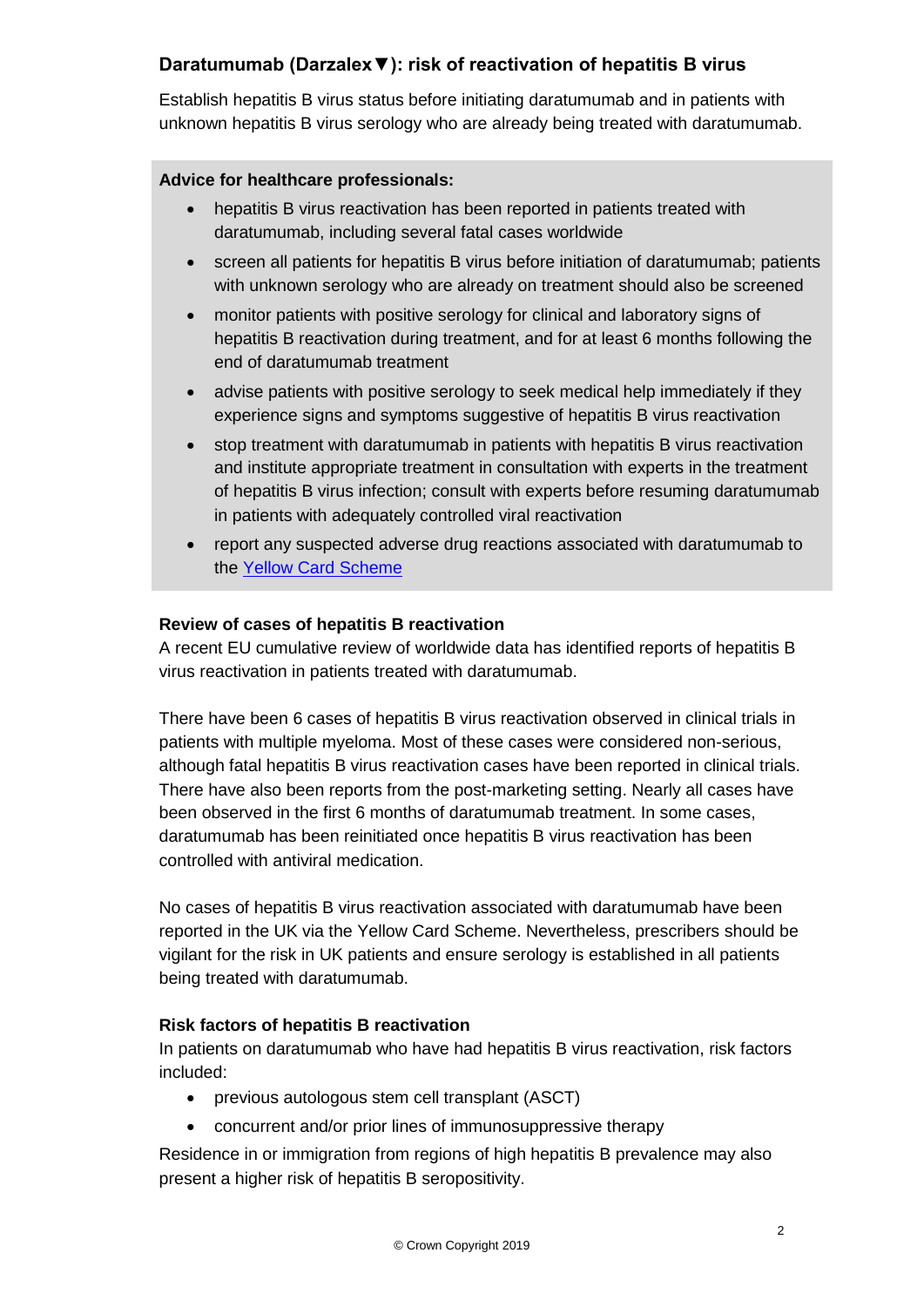Identification of the role of daratumumab therapy in the reported cases of hepatitis B virus reactivation is complicated by the underlying medical condition, given that patients with multiple myeloma are immunosuppressed. In several cases, patients were also receiving concomitant medications associated with viral reactivation. However, because a causal relationship cannot be ruled out, the product information for daratumumab will be updated to reflect the new safety information

[Letter sent to](https://assets.publishing.service.gov.uk/media/5d2dbdbbe5274a14e7135640/Darzalex_DHPC-June_2019.pdf)  healthcare [professionals.](https://assets.publishing.service.gov.uk/media/5d2dbdbbe5274a14e7135640/Darzalex_DHPC-June_2019.pdf)

#### **Background**

**Darzalex** Summary of **Product [Characteristics](https://www.medicines.org.uk/emc/product/7250/smpc)** 

.

[Daratumumab](https://www.medicines.org.uk/emc/product/7250/smpc) is indicated:

- in combination with bortezomib, melphalan, and prednisone for the treatment of adult patients with newly diagnosed multiple myeloma who are ineligible for autologous stem cell transplant
- as monotherapy for the treatment of adult patients with relapsed and refractory multiple myeloma, whose prior therapy included a proteasome inhibitor and an immunomodulatory agent and who have demonstrated disease progression on the last therapy
- in combination with lenalidomide and dexamethasone, or bortezomib and dexamethasone, for the treatment of adult patients with multiple myeloma who have received at least one prior therapy

#### **Report any suspected adverse drug reactions**

Daratumumab▼ is subject to additional monitoring and any suspected adverse drug reactions (ADR) should be reported to the Yellow Card Scheme.

Report on the [Yellow Card website](https://yellowcard.mhra.gov.uk/) or via the Yellow Card app (download via [iTunes](https://itunes.apple.com/gb/app/yellow-card-mhra/id990237487?ls=1&mt=8)  [Yellow Card](https://itunes.apple.com/gb/app/yellow-card-mhra/id990237487?ls=1&mt=8) for iOS devices or via [PlayStore Yellow Card](https://play.google.com/store/apps/details?id=uk.org.mhra.yellowcard&hl=en_GB) for Android devices).

Reporting suspected ADRs, even those known to occur, adds to knowledge about the frequency and severity of these reactions and can be used to identify patients who are most at risk. Your report helps the safer use of medicines.

*Article citation: Drug Safety Update volume 13, issue 1: August 2019: 1.*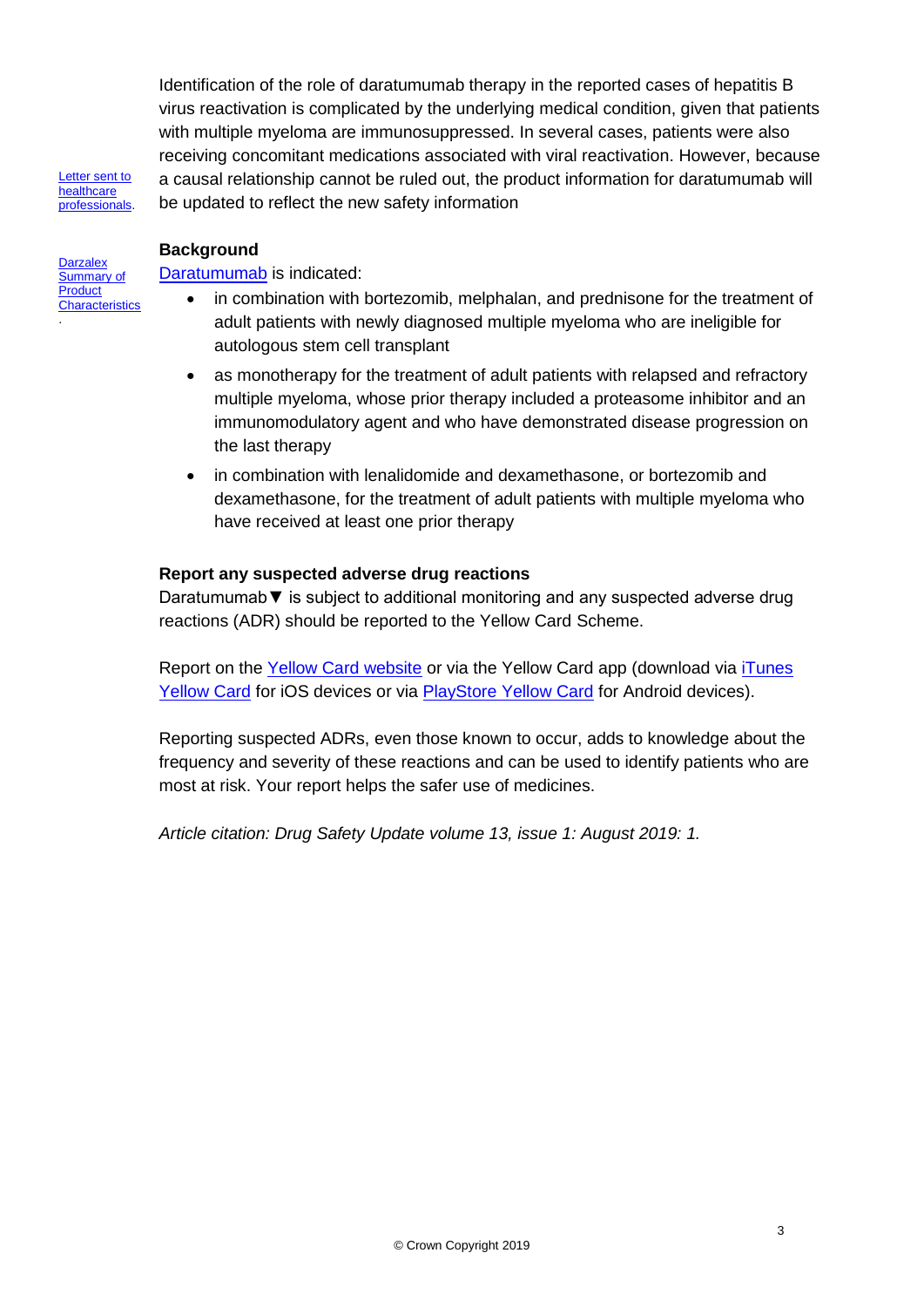# **Naltrexone/bupropion (Mysimba▼): risk of adverse reactions that could affect ability to drive**

Advise patients that naltrexone/bupropion has been associated with adverse reactions such as dizziness or somnolence, which can affect ability to drive, operate machinery, or perform dangerous tasks. Advise patients not to drive if they suspect their ability may be impaired.

#### **Advice for healthcare professionals:**

- people taking naltrexone/bupropion may commonly experience dizziness or somnolence, and may rarely experience loss of consciousness or seizure
- these effects would pose a risk to their ability to drive or operate machinery especially at the beginning of the treatment or during the dose titration phase
- advise patients experiencing adverse reactions with naltrexone/bupropion to not drive or operate machinery until they have resolved

## **Advice for healthcare professionals to give to patients about any medicine that may impair driving:**

- always check the leaflet that comes with your medicine for information on how your medicine may affect your driving ability
- it is against the law to drive if your driving ability is impaired by any medicine
- do not drive if you have side effects that may impair driving, such as difficulties with vision or concentration; feeling sleepy, dizzy, or faint; or seizures (fits)
- do not drive, operate machinery, or perform dangerous activities while taking a medicine until you know how it affects you (especially just after starting or changing the dose of the medicine)
- talk to your doctor or pharmacist if you have concerns about side effects while taking a medicine; side effects can be reported to the [Yellow Card Scheme](https://yellowcard.mhra.gov.uk/)

#### **Enhanced driving warning**

**[Mysimba](https://www.medicines.org.uk/emc/product/2684)** [Summary of](https://www.medicines.org.uk/emc/product/2684)  **Product Characteristics** 

Naltrexone/bupropion (Mysimba ▼) is authorised in conjunction with diet and exercise for the management of weight in obese adults and in overweight adults with 1 or more weight-related conditions. At the time of publication, use of Mysimba in the UK is low and it is normally available only on private prescription.

An EU review of cumulative data has identified somnolence as a common risk with naltrexone/bupropion and loss of consciousness as a rare risk. Given these and other adverse reactions, a new warning has been added to the product information that naltrexone/bupropion may affect the ability to drive, operate machinery, or perform dangerous tasks.

In a few cases, loss of consciousness occurred when the patient was driving, including a small number of cases worldwide associated with a road traffic accident. As of publication of this article, no adverse drug reaction reports for naltrexone/bupropion received through the UK Yellow Card Scheme have indicated a road traffic accident was associated with the reported event.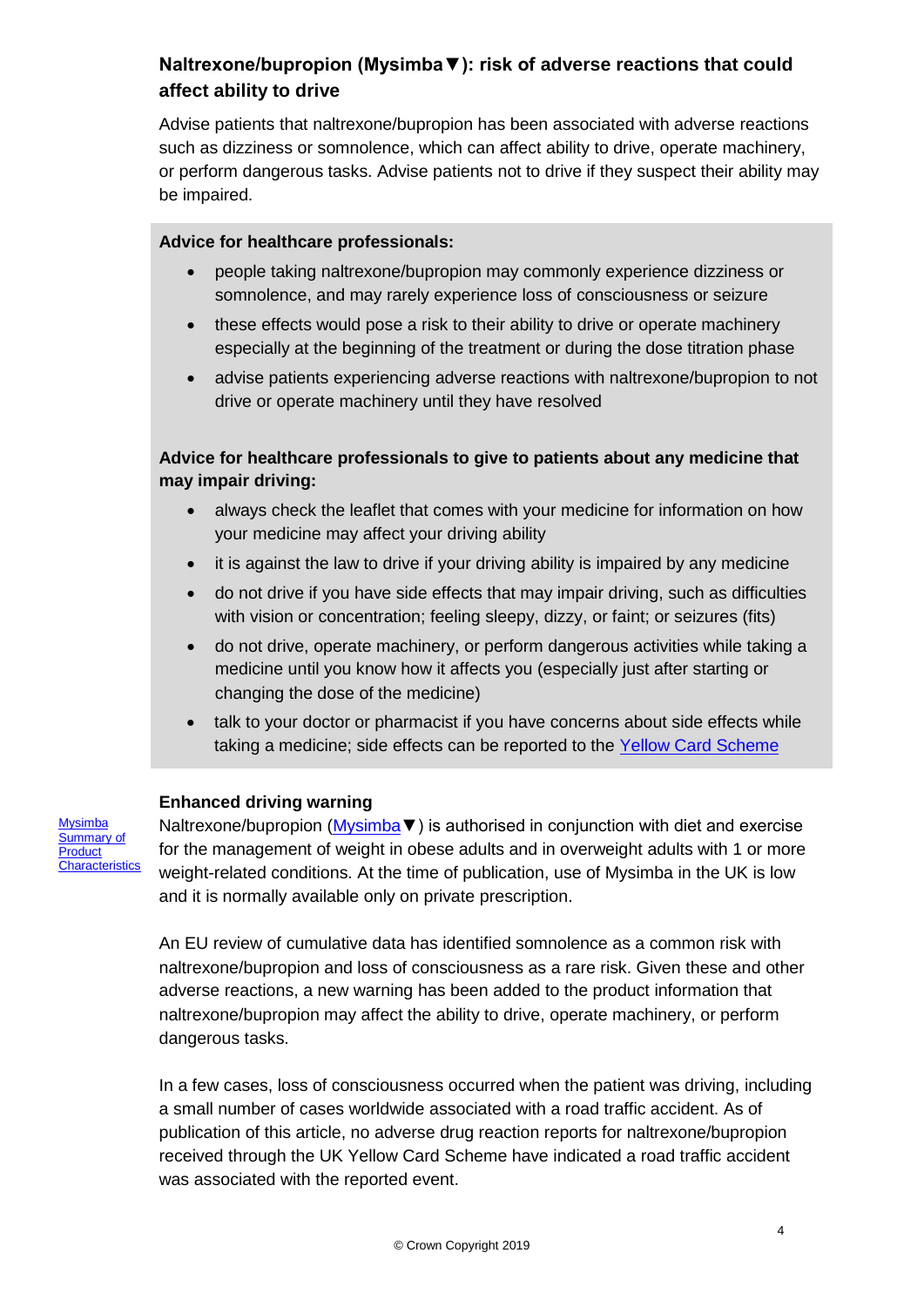Patients should be advised not to drive, operate machinery, or perform dangerous activities while taking naltrexone/bupropion until they know how the medicine affects them. This should be considered especially just after starting or changing the dose of the medicine.

#### **Reminder: medicines and driving**

It is against the law for a person in the UK to drive if their driving ability is impaired by any medicine. Please continue to discuss with patients any potential driving impairment associated with medicines you have prescribed and dispensed. The advice provided about driving in the Patient Information Leaflet for all medicines can form the basis for this discussion. Advice for healthcare professionals about the influence of a medicine on driving ability is also provided in section 4.7 of the Summary of Product Characteristics for all medicines.

Healthcare professionals may wish to consult the [DVLA's guidance for assessing a](https://assets.publishing.service.gov.uk/government/uploads/system/uploads/attachment_data/file/783444/assessing-fitness-to-drive-a-guide-for-medical-professionals.pdf)  [patient's fitness to drive,](https://assets.publishing.service.gov.uk/government/uploads/system/uploads/attachment_data/file/783444/assessing-fitness-to-drive-a-guide-for-medical-professionals.pdf) if the patient experiences an adverse reaction that may affect their driving ability, for example if a recent loss of consciousness or seizure is suspected.

In England and Wales, it is also illegal to drive with blood concentrations of certain controlled drugs above pre-specified limits. See [Drug Safety Update from 2015](https://www.gov.uk/drug-safety-update/drugs-and-driving-blood-concentration-limits-set-for-certain-drugs) for more information.

#### **Report suspected adverse drug reactions via the Yellow Card Scheme**

Please continue to report any suspected adverse drug reaction via the [Yellow Card](https://yellowcard.mhra.gov.uk/)  [Scheme.](https://yellowcard.mhra.gov.uk/) Remember only a suspicion is needed to report – if in doubt, please complete a Yellow Card.

Healthcare professionals, patients, and caregivers can report suspected side effects via the Yellow Card website or via the Yellow Card app. Download the app today via [iTunes](https://itunes.apple.com/gb/app/yellow-card-mhra/id990237487?ls=1&mt=8)  [Yellow Card](https://itunes.apple.com/gb/app/yellow-card-mhra/id990237487?ls=1&mt=8) for iOS devices or via [PlayStore Yellow Card](https://play.google.com/store/apps/details?id=uk.org.mhra.yellowcard&hl=en_GB) for Android devices.

You can also use the app to access the latest safety information from the MHRA about medicines and medical devices on the Newsfeed. Search for medicines to see details of Yellow Card reports others have made. Medicines of interest can also be added to a Watch List to receive news and alerts about new side effects and safety advice as it emerges.

*Article citation: Drug Safety Update volume 13, issue 1: August 2019: 2.*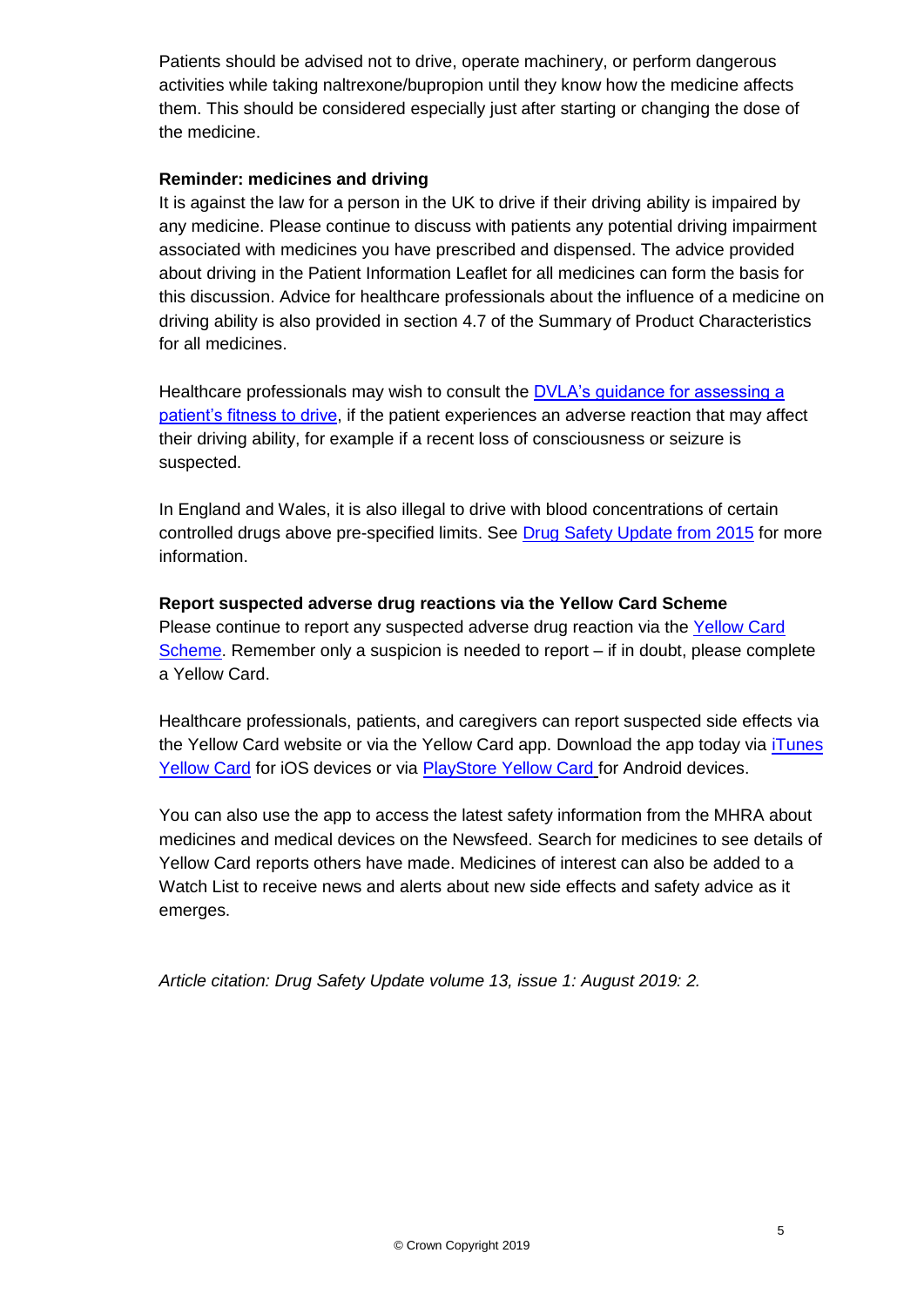# **Carfilzomib (Kyprolis▼): reminder of risk of potentially fatal cardiac events**

Anti-cancer therapy with carfilzomib has been associated with cases of cardiac arrest, cardiac failure, and myocardial infarction, including in patients without pre-existing cardiac disorders. Monitor patients for signs and symptoms of cardiac disorders before and during exposure to carfilzomib.

#### **Advice for healthcare professionals:**

- cases of cardiac arrest, cardiac failure, and myocardial infarction, including fatal cases, have been reported in patients receiving anti-cancer therapy with carfilzomib – not all cases occurred in patients with a pre-existing cardiac disorder
- monitor patients for signs and symptoms of cardiac disorders before and during treatment with carfilzomib
- stop carfilzomib if severe or life-threatening cardiac events occur; restarting treatment may be considered at a lower dose once the condition is controlled and the patient is functionally stable
- report any suspected adverse drug reactions (ADR) associated with carfilzomib via the [Yellow Card Scheme](https://yellowcard.mhra.gov.uk/)

#### **Reminder of risk of cardiac events with carfilzomib**

Carfilzomib is indicated in combination with either lenalidomide and dexamethasone or dexamethasone alone for the treatment of adult patients with multiple myeloma who have received at least 1 prior therapy.

[Kyprolis](https://www.medicines.org.uk/emc/product/5061/)  [Summary of](https://www.medicines.org.uk/emc/product/5061/)  **Product [Characteristics](https://www.medicines.org.uk/emc/product/5061/)** 

Carfilzomib has been associated with new or worsening cardiac failure, decreased ejection fraction, pericarditis, atrial fibrillation, tachycardia, myocardial ischaemia, and myocardial infarction – see section 4.4 of the [Summary of Product Characteristics.](https://www.medicines.org.uk/emc/product/5061/smpc#CLINICAL_PRECAUTIONS) Death due to cardiac arrest has occurred within a day of carfilzomib administration and fatal outcomes have also been reported following cardiac failure and myocardial infarction.

MHRA recently received a report from a Coroner following death by cardiac arrest of a man given carfilzomib, cyclophosphamide, and dexamethasone in a clinical trial. The [Pharmacovigilance Expert Advisory Committee](https://www.gov.uk/government/organisations/commission-on-human-medicines/about/membership#pharmacovigilance-eag) of the Commission on Human Medicines considered the safety profile for carfilzomib and risks of cardiac reactions. The Committee advised that warnings about risks in the product information of carfilzomib are clear but emphasised the need for prescribers to be reminded of the risk.

Data derived from IQVIA MIDAS, 01/2018- 12/2018, and analysed by the MHRA, May 2019

#### **UK suspected adverse drug reactions**

In 2018, approximately 22,000 vials of carfilzomib were dispensed in the UK, making the estimated UK exposure since launch about 84,000 vials.<sup>1</sup>

Since 2013 and up to July 2019, 5 cases of cardiac failure, 5 of arrhythmia, 3 of cardiac arrest, 2 of pericarditis, 2 of left ventricular failure, and 5 of myocardial infarction, of which 6 were fatal (including the Coroner's case), have been reported in the UK in post-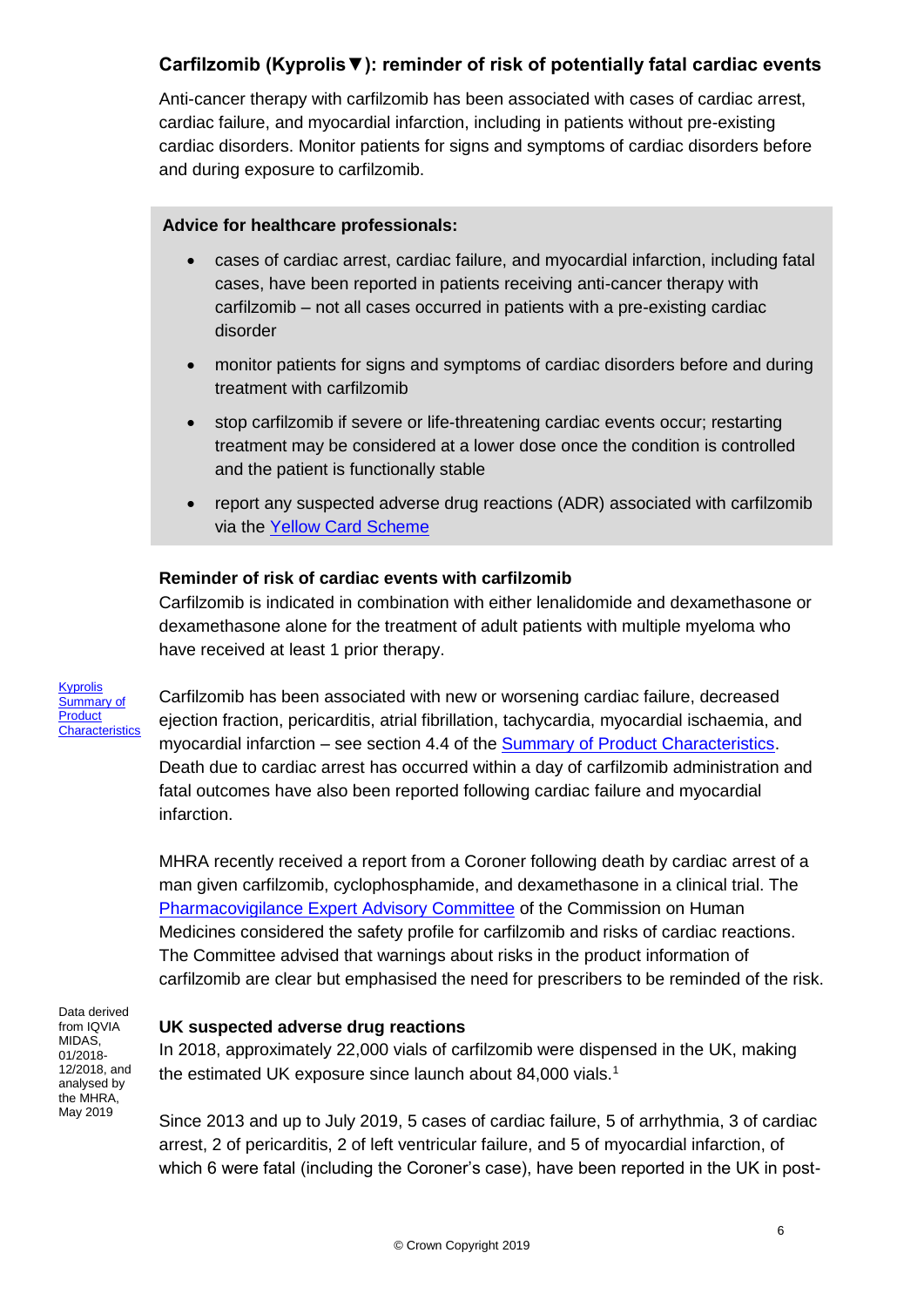marketing settings and in clinical trials in patients administered carfilzomib. Some of the patients in these cases did not report pre-existing cardiac disorders.

#### **Reminder of advice to minimise risk**

.

The risk of cardiac failure with carfilzomib is increased in elderly patients (those aged 75 years and older) and in Asian patients.

Although adequate hydration is required before starting treatment (see Summary of [Product Characteristics\)](https://www.medicines.org.uk/emc/product/5061#CLINICAL_PRECAUTIONS), all patients should be monitored for evidence of volume overload, especially patients at risk of cardiac failure.

Patients with marked or severe cardiac failure (New York Heart Association [NYHA] Class III and IV), recent history of myocardial infarction (in the last 4 months), and patients with uncontrolled angina or arrhythmias should have a comprehensive medical assessment before starting treatment with carfilzomib. Particular attention should be given to the control of blood pressure and fluid management and patients should remain under close follow-up during treatment.

Stop carfilzomib if severe or life-threatening cardiac events occur. Restarting of treatment may be considered at a lower dose once the condition is controlled and the patient is functionally stable.

Pulmonary hypertension has also been reported in patients treated with carfilzomib and patients should be evaluated as appropriate.

#### **Report adverse drug reactions on a Yellow Card**

Carfilzomib is subject to additional monitoring. Healthcare professionals are asked to report any suspected adverse drug reactions (ADRs) to drugs under additional monitoring to the Yellow Card Scheme.

It is easiest and quickest to report ADRs online via the [Yellow Cards website](https://yellowcard.mhra.gov.uk/) or via the Yellow Card app. Download the app today via *[iTunes Yellow Card](https://itunes.apple.com/gb/app/yellow-card-mhra/id990237487?ls=1&mt=8) for iOS* devices or via [PlayStore Yellow Card](https://play.google.com/store/apps/details?id=uk.org.mhra.yellowcard&hl=en_GB) for Android devices.

*Article citation: Drug Safety Update volume 13, issue 1: August 2019: 3.*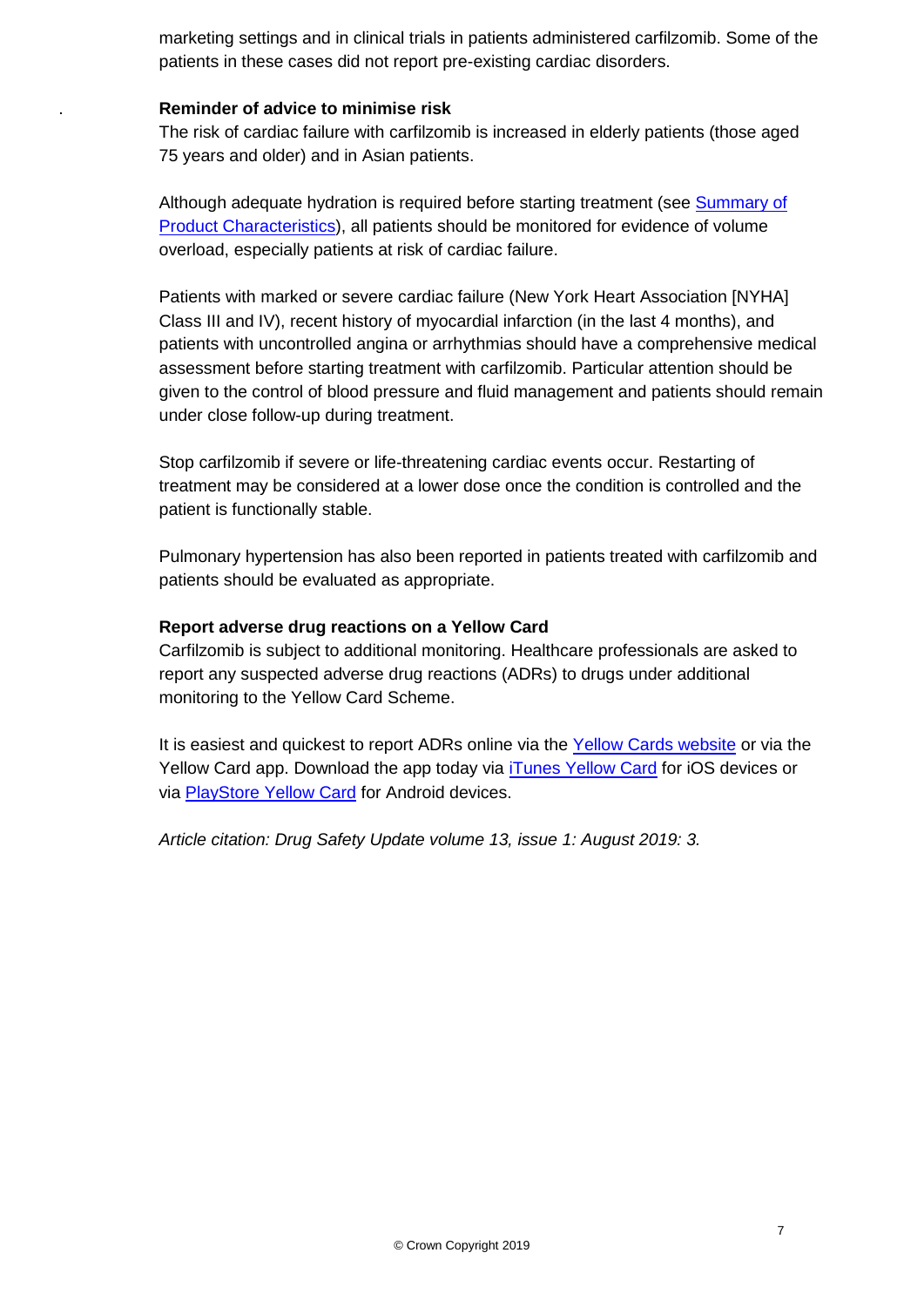## **Letters and drug alerts sent to healthcare professionals in July 2019**

#### **Letters**

The following letters were sent to healthcare professionals in July 2019:

- Oncaspar ▼ (pegaspargase): Irish packs made available to UK market
- [Ketalar \(ketamine\) injection: interim supply from Ireland to mitigate supply](https://assets.publishing.service.gov.uk/media/5d56c8efed915d08d586a2a4/DHCP-Ketalar.pdf)  [disruption](https://assets.publishing.service.gov.uk/media/5d56c8efed915d08d586a2a4/DHCP-Ketalar.pdf)
- [Elmiron \(pentosan polysulfate sodium\): risk of pigmentary maculopathy](https://assets.publishing.service.gov.uk/media/5d56c8fded915d08d02e5489/Elmiron_DHPC.pdf)

**Recall alerts for medicines taken out of the supply chain during distribution** Following the issue of [FMD Alert EL \(19\)A/15](https://www.gov.uk/drug-device-alerts/fmd-alert-class-2-mdr-123-05-19) on 27 June 2019, MHRA has become aware of further affected products that were imported into the UK from Italy and relabelled in Kosei Pharma UK Ltd, MPT Pharma Ltd, Drugsrus Ltd / P.I.E. Pharma Ltd and Doncaster Pharmaceuticals Group Ltd livery.

A new recall alert was issued on 25 July 2019 – [FMD Alert: Class 2 \(EL \(19\)A/19\).](https://www.gov.uk/drug-device-alerts/fmd-alert-class-2-el-19-a-19)

Products being recalled at patient level are:

- Neupro 4mg/24hr patches
- Vimpat 100mg tablets

If patients have any of these affected products, they are advised to continue taking their medicines and contacting their prescriber to **arrange a new** prescription. Patients should return the affected batches to their pharmacist once they have a new prescription.

The products being recalled at pharmacy level are:

- Dovobet gel
- DuoResp Spiromax 160mcg / 4.5mcg inhaler
- Incruse Ellipta 55mcg Inhaler
- Seretide Evohaler 250mcg
- Spiriva 18mcg inhalation powder capsules

Patients with the products being recalled at pharmacy level should continue taking their medicines. They do not need to arrange a new prescription but are advised to speak to a healthcare professional if they have any questions.

#### **Other alerts**

**[Class 2 Medicines Recall: Bisacodyl 5mg Gastro-Resistant tablets batch 25074A](https://www.gov.uk/drug-device-alerts/class-2-medicines-recall-bisacodyl-5mg-gastro-resistant-tablets-batch-25074a-mdr-34-04-19)  [\(MDR 34-04/19\).](https://www.gov.uk/drug-device-alerts/class-2-medicines-recall-bisacodyl-5mg-gastro-resistant-tablets-batch-25074a-mdr-34-04-19)** Issued 24 July 2019. The [listed batch](https://www.gov.uk/drug-device-alerts/class-2-medicines-recall-bisacodyl-5mg-gastro-resistant-tablets-batch-25074a-mdr-34-04-19) has been recalled because a small number of packs have been found to contain tablets which are stuck together, with mould observed on some tablets. It is unlikely that affected tablets will have got to patient level as the sticking is noticeable on opening the pack, nevertheless, batch 25074A should be quarantined and returned to the supplier.